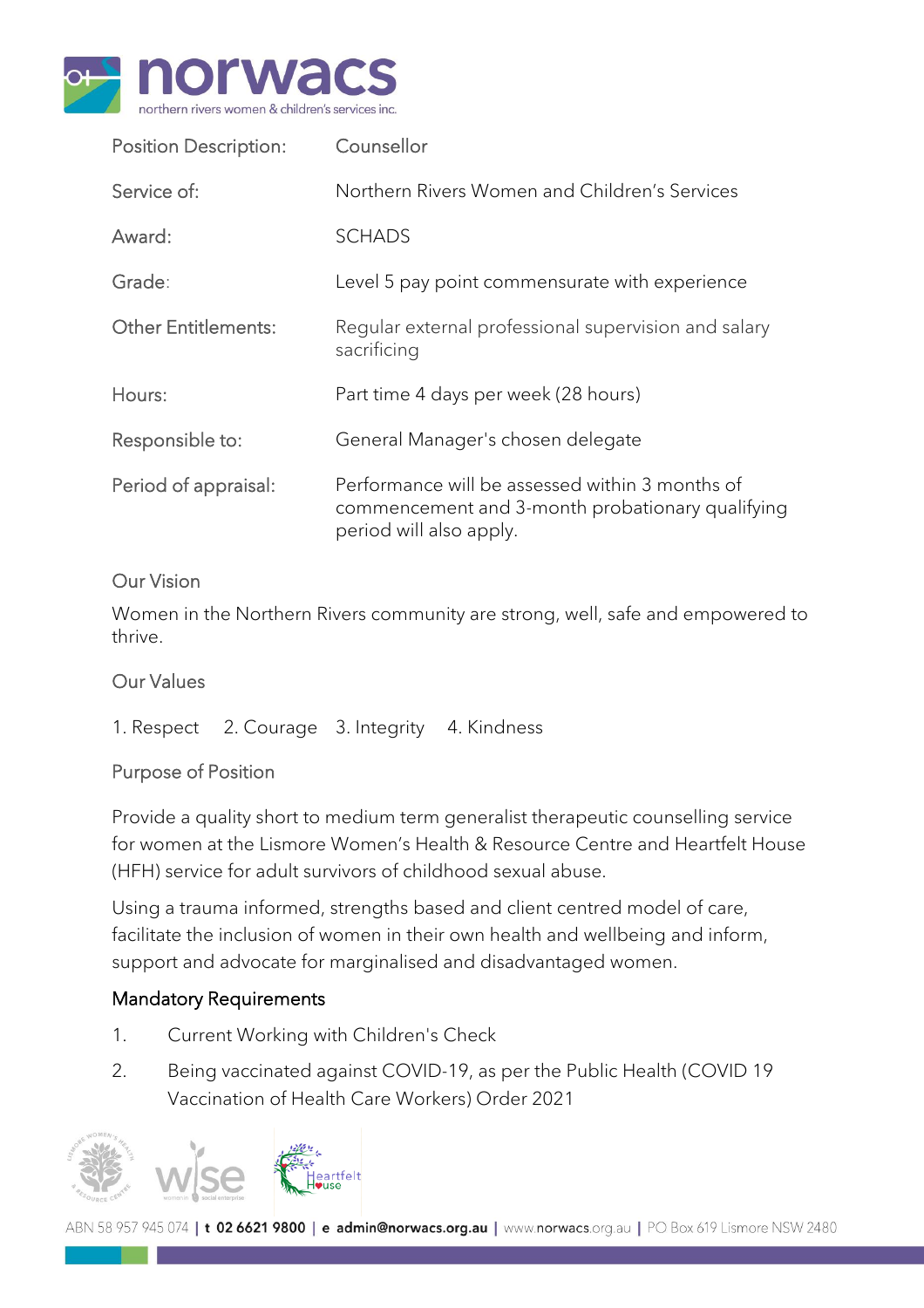

## Selection Criteria

## Essential

- 1. A minimum four-year bachelor's degree in social work and/or psychology. Membership of a professional counselling association or eligibility to obtain membership desirable.
- 2. Demonstrated understanding of feminist perspectives within counselling frameworks and experience in providing therapeutic services to individual counselling clients in a culturally appropriate way.
- 3. Demonstrated knowledge and experience of using contemporary best practice to provide short to medium term, generalist, therapeutic counselling to women impacted by complex trauma. Minimum 2 years counselling experience, including face-to-face counselling and may also include telephone and/or online counselling.
- 4. Demonstrated understanding and experience of working with women impacted by domestic and family violence, and sexual assault with knowledge of family law and court, and/or child protection systems.
- 5. Ability to work in a multidisciplinary setting.
- 6. Excellent written and verbal communication skills, including the ability to document accurate client data and client file notes and provide written clinical reports.

#### Statement of Duties

# **Counselling**

- Provide quality short to medium term generalist therapeutic counselling to women.
- Assess clients and provide intervention using an evidence informed, womancentred model that takes a social view of health to address presenting and core issues.
- Provide appropriate referrals to external and internal services and resources.
- Provide advocacy for clients.
- Survey clients to evaluate counselling service and establish satisfaction levels.

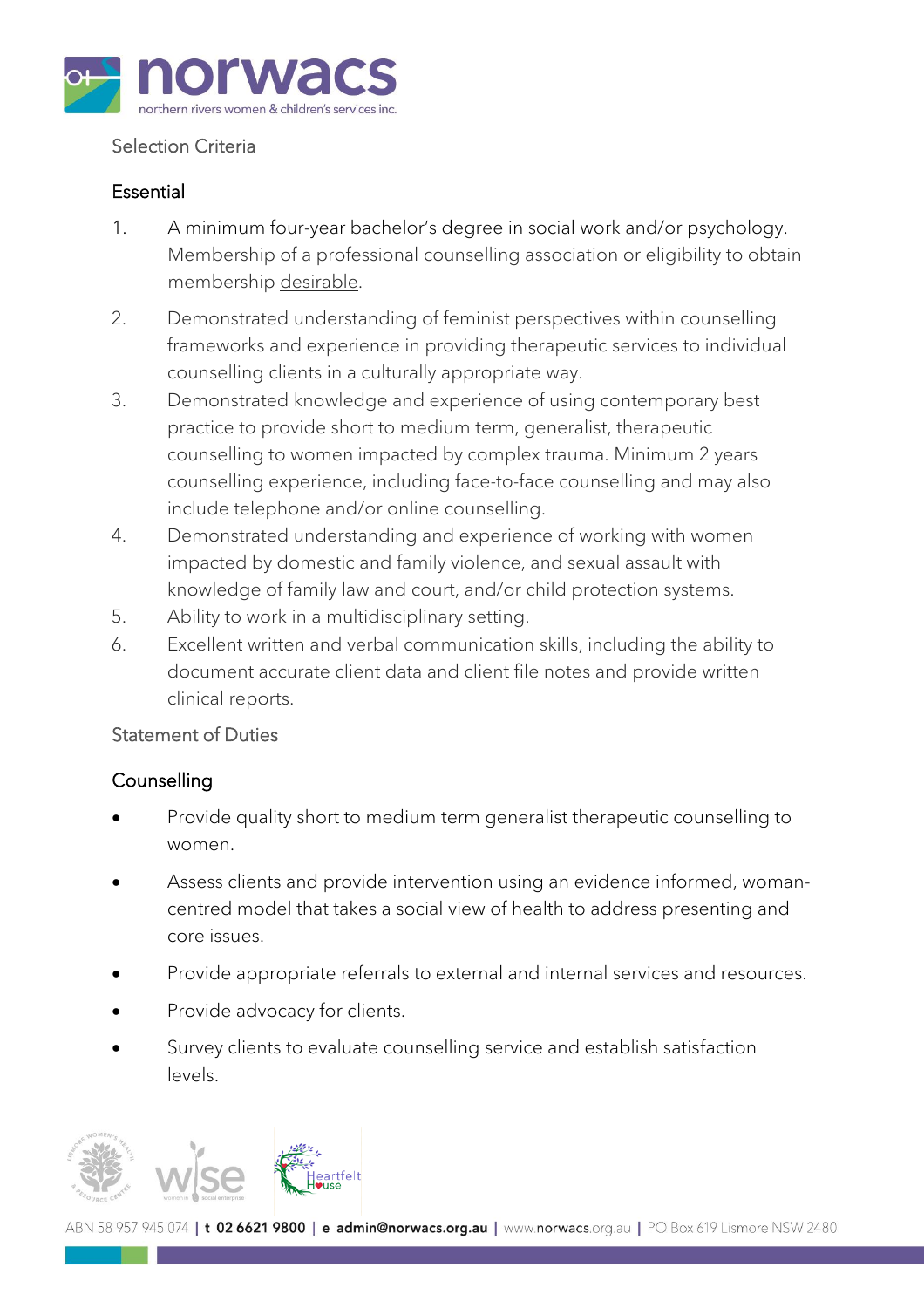

# Administration

- Maintain accurate and timely documentation of client health records and counselling notes.
- Provide letters of support in response to court matters as contracted with the client.
- Maintain accurate and current client statistical data.
- Contribute to quarterly and annual reports.
- Maintain a high standard in all record keeping and administrative tasks in accordance with policy and procedure.
- Participate in processes to improve service delivery and administration.

## Team Responsibilities

- Attend team and planning meetings and participate in staff decision making and planning processes.
- Participate and contribute to organisational quality assurance processes.
- Participate in the coordination of activities in a multidisciplinary setting.
- Maintain current knowledge of relevant organisational and legal processes and requirements such as Child Protection, WH&S, confidentiality, privacy and NORWACS policies and procedures.
- Maintain communication and accountability systems with other staff.

# Safety and Security

- Ensure that safety regulations and security protocols are maintained at all times
- Ensure confidentiality of the women's information and details and their privacy in accordance with professional standards and service policy.

#### Professional and Ethical Practice

- Maintain current knowledge of research, theoretical perspectives and counselling techniques.
- Supervise students to develop skills in counselling and group work for educational support group.